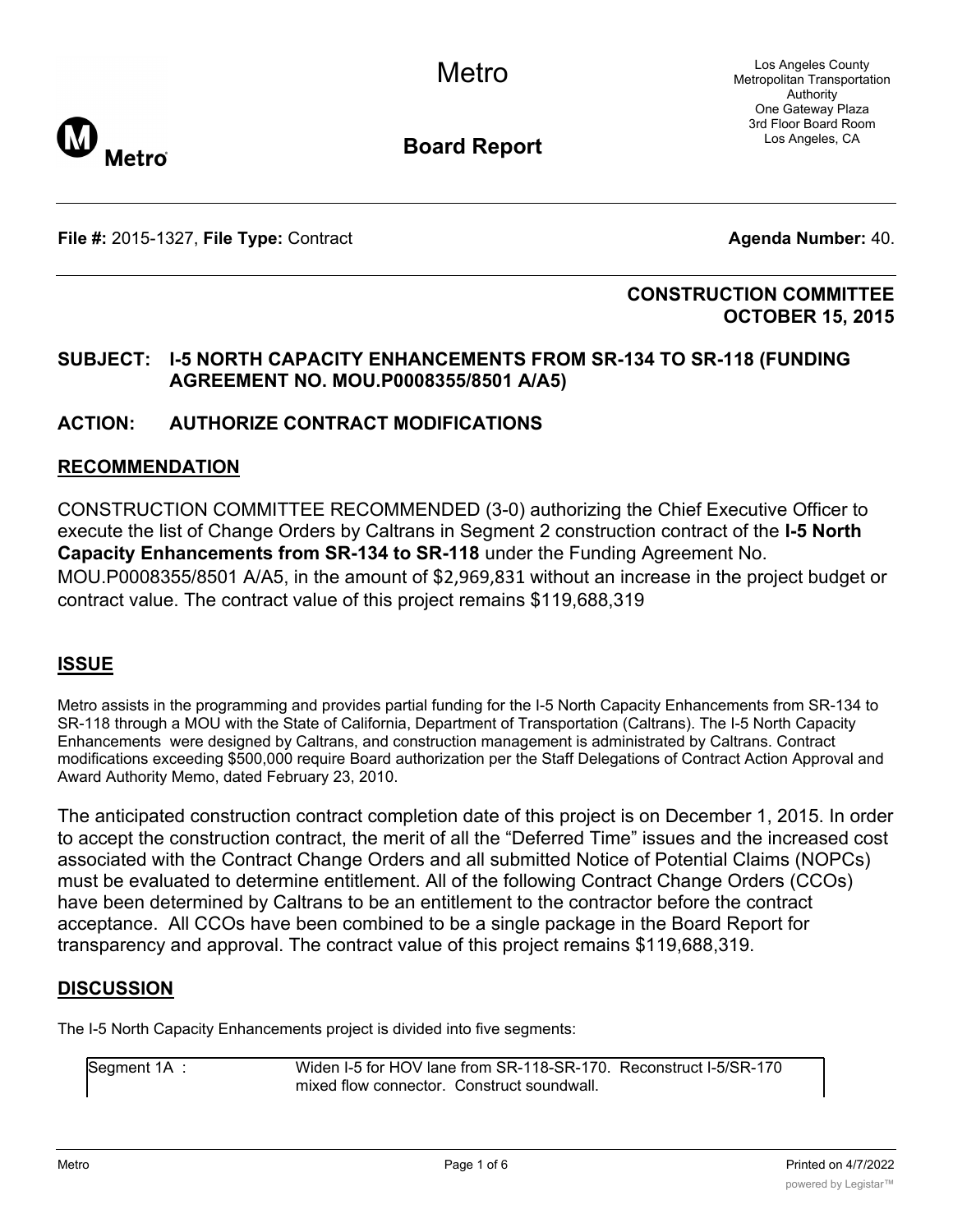#### **File #:** 2015-1327, **File Type:** Contract **Agenda Number:** 40.  $S_{\rm eff}$  : Widen I-5 for Hov lane from SR-118-SR-170. Reconstruction  $S_{\rm eff}$

| Segment 1B :  | Install Changeable Message Sign (CMS) along I-5 at Los Feliz<br>Blvd.                                     |
|---------------|-----------------------------------------------------------------------------------------------------------|
| Segment 2 :   | Widen I-5 for HOV lane from SR-170 to Buena Vista Street                                                  |
| Segment 3 :   | Widen I-5 for HOV lane from Buena Vista to Magnolia.<br>Reconstruct Burbank and Empire Blvd. interchanges |
| Segment $4$ : | Widen I-5 for HOV lane from Magnolia-SR134                                                                |

This board report involves only Segment 2 of I-5 North Projects.

# **Findings**

Segment 2 includes the widening of I-5 for the construction of HOV lanes from SR-170 to Buena Vista Street. This construction contract for Segment 2 is scheduled to be completed and accepted in December 1, 2015. The contract start date of Segment 2 was on December 20, 2010 with a total of 850 working days.

1). During construction, Contract Change Orders were executed with a clause of "time deferment" which means the impacts of delay to the overall project would be analyzed at a later date. The analysis and determination of delay is performed to determine if a contractor is entitled to compensation for the delay. The Critical Path Method (CPM) and Time Impact Analysis (TIA) are utilized to determine the amount of the appropriate compensation. The Time Related Overhead (TRO) of the Segment 2 contract is \$2500 per day. The following contract modification (CCO#137) is determined by Caltrans to be the entitlement for the contractor due to all "time deferment" in the contract.

**CCO #137 TRO 299 Days (Delay Days) (\$747,500.00)**: There were delays on the project due to Bent Cap modifications, girder fabrication at the Sun Valley OH Bridge, Soundwall modifications at SW 537, SW 565, SW 569, SW 566 and SW 568 and landscape and irrigation modifications at the soundwalls. Per Caltrans, an analysis was performed and 299 working days of delay was calculated. This CCO will be issued to compensate the contractor for the TRO of 299 working days.

2). In addition to the TRO for the delay, Caltrans has also analyzed the associated cost with each delay by the Force Account payment method which only compensates the direct and real cost of the labor, materials and equipment used in the performance of the work. The following contract modifications are determined by Caltrans to be the entitlement for the contractor due to the impact to their work. Some of contract modifications are also for the entitlement of the submitted NOPCs in the contract.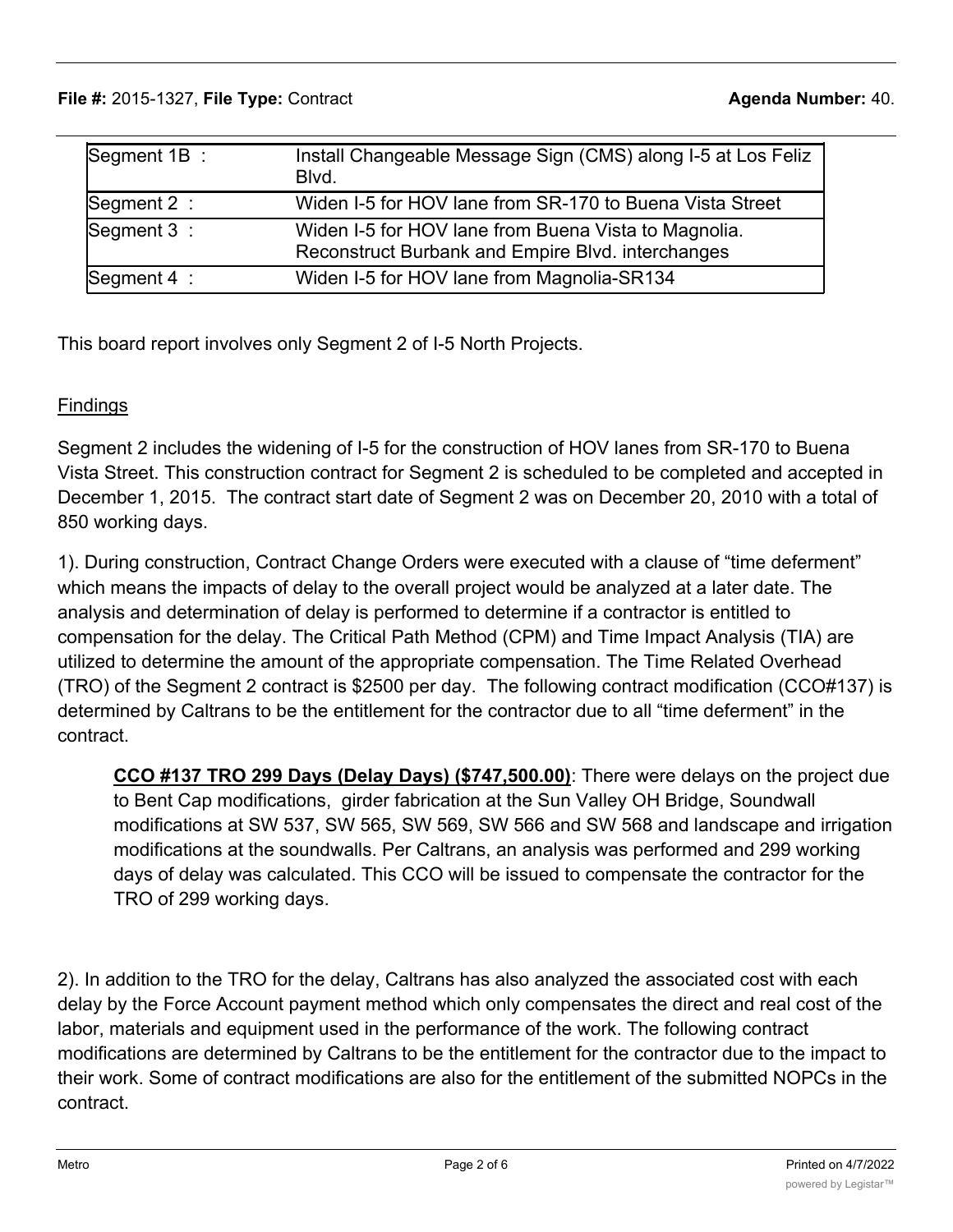# **CCO #138 Required Changes during Cohasset Girder Erection (\$92,780.00)**:

During the Cohasset Street Undercrossing girder erection, the Contractor encountered additional work which resulted in delay and additional shift for the girder erection. The additional work included placing steel plates to protect the MWD water line and bending the previously placed rebar to allow the placement of the girders. The Contractor filed a Notice of Potential Claims (NOPC) #8, requiring changes during the Cohasset Girder Erection, which was presented to the Dispute Resolution Board (DRB) and ruled in favor of the contractor. This CCO is for the full resolution of NOPC No. 8, which compensates the Contractor for the additional costs incurred for delays at Cohasset Street Undercrossing girder erection.

# **CCO #139 RW 513 Design Conflicts (\$16,259.00)**:

This CCO compensates the contractor for additional costs incurred to work on the slope between RW513 and Caltrans right of way fence due to lack of access. The Contractor protested that the project plans contain a conflict at the I-5 between Cohasset Street and Ontario Street, that the existing right of way fence is located significantly different than where it was indicated in the project plans, which affected the construction of a retaining wall and the proposed 2:1 slope. This contract change order compensates the Contractor for additional costs incurred due to the steeper grade and limited work area. The DRB ruled in favor of the Contractor and recommended to compensate the Contractor for additional cost incurred as a result of misleading information and conflict in the Plans. This CCO is for the full resolution of NOPC No. 14, which compensates the Contractor for the additional cost incurred.

# **CCO #140 Sun Valley Bridge Delays (\$68,590.00)**:

This CCO compensates the Sub-Contractor for additional costs incurred due to the delays at Sun Valley Bridge. The Contractor submitted NOPC #26 for costs associated girder fabrication escalation incurred due to the bent cap delays. This CCO is for the full resolution of NOPC No. 26, which compensates the Fabricator for the labor and material escalation for the Sun Valley OH girders.

# **CCO #141 Difference Site Condition (DSC) in Median Excavation (\$950,000.00)**:

The contract plans show an existing median section with 3 inches of AC. While excavating, the contractor encountered variable thickness of AC, buried footings, metal posts, cable railings and footings for the median concrete barrier. The contractor claimed that there was a change in character of work due to the above issues and requested to evaluate the additional costs. Caltrans *analyzed the work performed by the contractor for the median excavation and had determined there were different site conditions and the Contractor is entitled for an additional \$950,000.00.*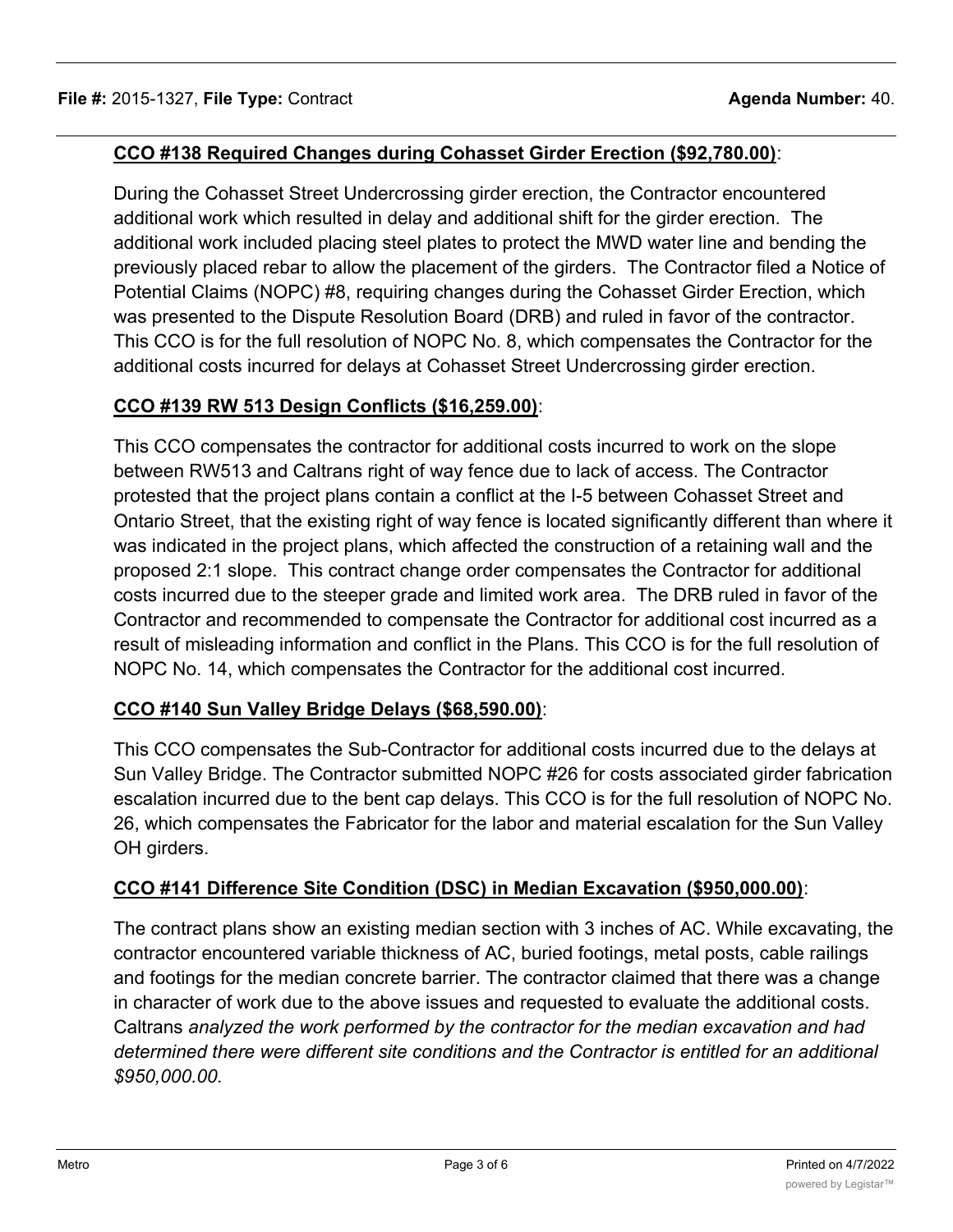# **CCO #142 Sun Valley Additional Slope Paving (\$21,217.00)**:

At the Sun Valley Bridge, the concrete slope paving work performed for Abutment 1 and Abutment 6 was considerably larger than the calculated amount. The area of the slope paving was larger than what was shown on the contract plans. Caltrans agreed with the additional slope paving area and the cost.

# **CCO #143 Extended K-rail Rentals (\$16,485.00)**:

Due to the delays on the projects, the K-rails were placed for an extended period of time. The contractor is claiming rental costs for the K-rails for the additional time it was placed on the median Stage 2 construction work. Caltrans analyzed the delay and estimated the rental costs for K-rail for the extended period associated with Stage 2 Phase 1 and Phase 2 work. This CCO will compensate the contractor for the additional rental costs of K-rail.

# **CCO #144 Labor, Equipment and Material Escalation (\$57,000.00)**:

Caltrans has estimated a 3% increase for the bid item work associated with the delay of 299 days for the escalation in labor, material and equipment on the project, performed beyond the original contract completion date.

# **CCO #145 Bid Item Adjustments (\$1,000,000.00)**:

This CCO is being assigned to compensate the Contractor for the items adjustments to be performed for the Bid Items with "Increases of More Than 25 Percent" and "Decreases of More Than 25 Percent" in accordance with Section 4-1.03B (1) and Section 4-1.03B (2) of the Standard Specifications. Caltrans is still waiting for the Contractor to submit item adjustment calculations. The preliminary estimate is approximately \$1M and it will be analyzed based on Contractors' submittal and Caltrans' evaluation.

# *The Total amount of these listed Contract Modifications is \$2,969,831.*

# **Considerations**

# **Project Budget Assessment**

Due to delay impacts of the project, the Contractor submitted Caltrans an NOPC of \$12,167,393 through April 20, 2014. Caltrans has determined that the Contractor is only entitled to \$2,969,831 for the delay impacts through the end of the contract, including all submitted NOPCs. This proposed entitlement of \$2,969,831 is \$9,197,562 less than the Contractor's claim of \$12,167,393. The Contractor could pursue the remaining claim of \$9,197,562 or more by filing the exceptions in the proposed final estimate. Then Metro staff and Caltrans will need to re-evaluate all supporting document including the new submittals from the Contractor after the contract acceptance. After the re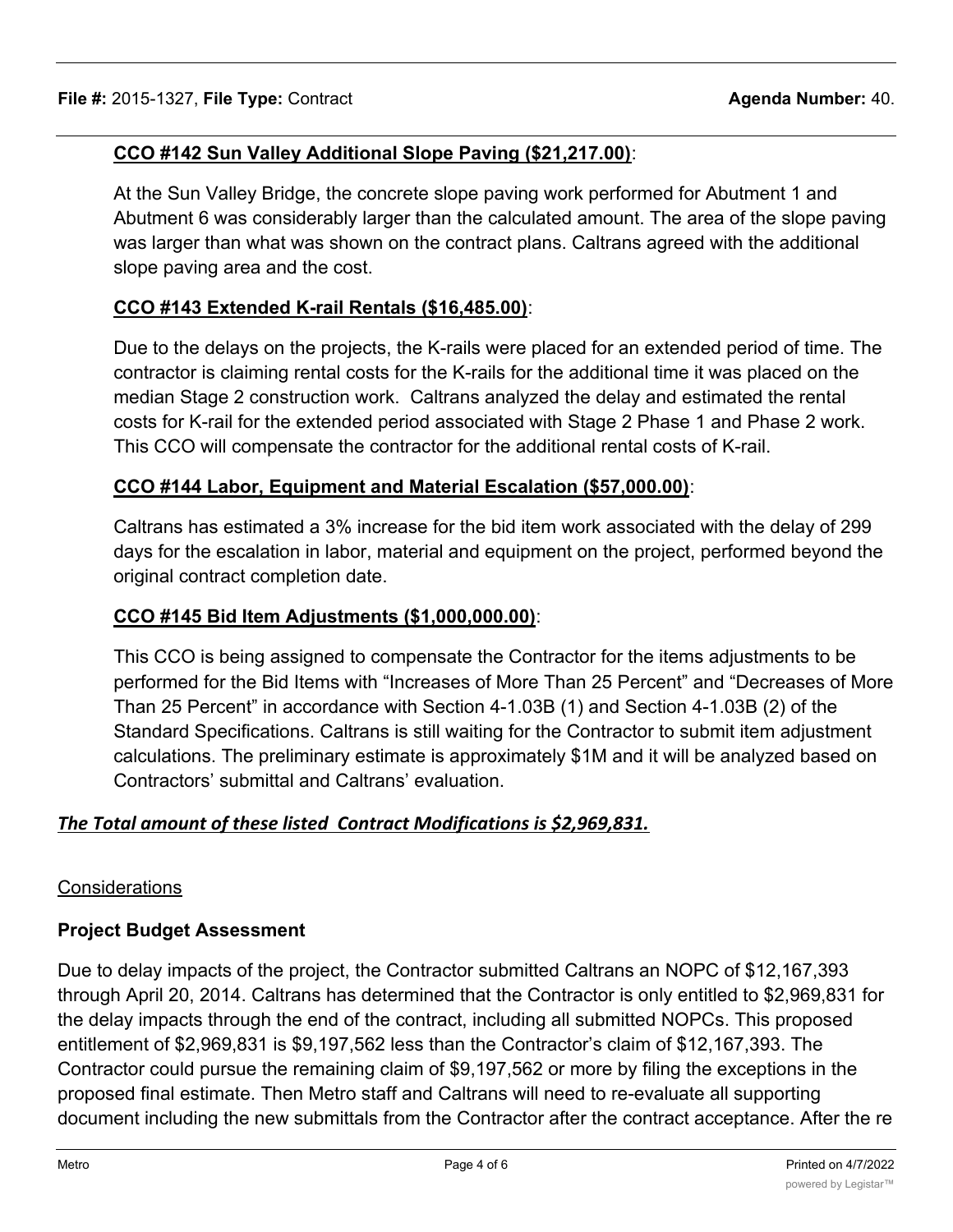-evaluation process is done, a new entitlement will be proposed to the Contractor. If the Contractor is not satisfied with the new entitlement for the submitted claims, the Contractor could choose to proceed with the arbitration process or pursue legal action for all unresolved claims. The above proposed CCOs are within the project budget at this time, and efforts are being made, to continue to remain within the project budget.

The Highway Program has been working with Caltrans to assess the various risks, and has requested Caltrans to evaluate and continuously monitor the financial status of each segment in the corridor.

# **DETERMINATION OF SAFETY IMPACT**

There is no impact to safety by approving this action.

# **FINANCIAL IMPACT**

The funding of \$18,000,000 Measure R Highway Capital (20%) Funds for FY16 for the I-5 North Capacity Enhancements project is included in Account 54001 - Subsidies to Others, in cost center 0442, under project number 460332, Task 01. The changes identified herein will not increase the project budget for the current fiscal year because the local funding is only a portion of the total project programmed funding. Since this is a multi-year contract/project, the Managing Executive Officer will be accountable for budgeting the cost in future years for LACMTA's share within the existing project budget.

# Impact to Budget

The source of funds for this project is Measure R 20% Highway, which is not eligible for bus or rail operations.

# **ALTERNATIVES CONSIDERED**

If the Board does not authorize these contract modifications, the construction cost and project budget will likely further increase due to the accrued interest of the contractor's entitlement amount and the legal dispute process will be prolonged.

# **NEXT STEPS**

Immediate action is desired for this Board Report. As stated, the contract is currently in the final stage of construction and delays to concurrence of these modifications could cause additional costs to the contract.